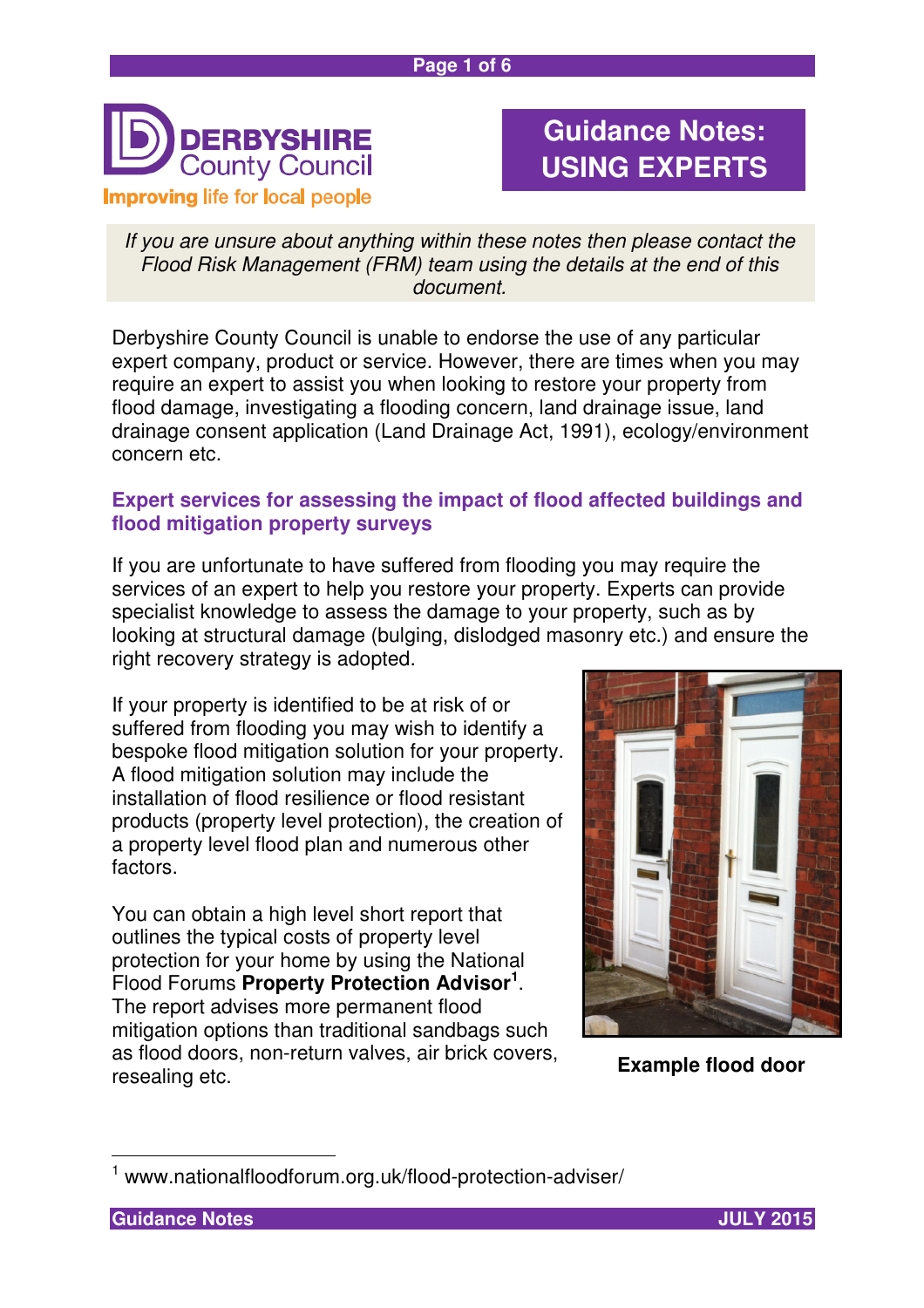#### **Page 2 of 6**

In order to identify more accurately the property level protection that may be required for your property you may wish to request an expert to undertake a 'flood mitigation survey'. A flood mitigation survey can help identify potential water ingress points and suggest products/ideas to help mitigate the ingress. The survey should also conclude with a potential cost for the works required.

The National Flood Forum publishes a directory of products and services designed to help mitigate flooding; this is known as the '**Blue Pages**' 2 . For more information please visit **www.nationalfloodforum.org.uk** or contact them via telephone on **(01299) 403055**.



## **Example extract for water entry points taken from a flood mitigation survey**

National Government have produced guidance known as 'Six steps to property level flood resilience' available **online**<sup>3</sup> .

## **Expert services relating to land drainage**

#### Services for internal surveying (camera), unblocking or fixing a damaged culverted/piped watercourse

If you have suffered flooding as a result of blocked culvert or drain or have recently identified a culvert/drain to be located within property boundary then you may wish to commission an expert to undertake an internal condition survey or remedial works (i.e. jetting, unblocking, fixing).

Condition surveys are useful to determine the condition of a culvert or drain, establishing whether remedial works are required. They are also useful to

 $\overline{a}$ 



<sup>2</sup> www.bluepages.org.uk/

<sup>3</sup> www.smartfloodprotection.com/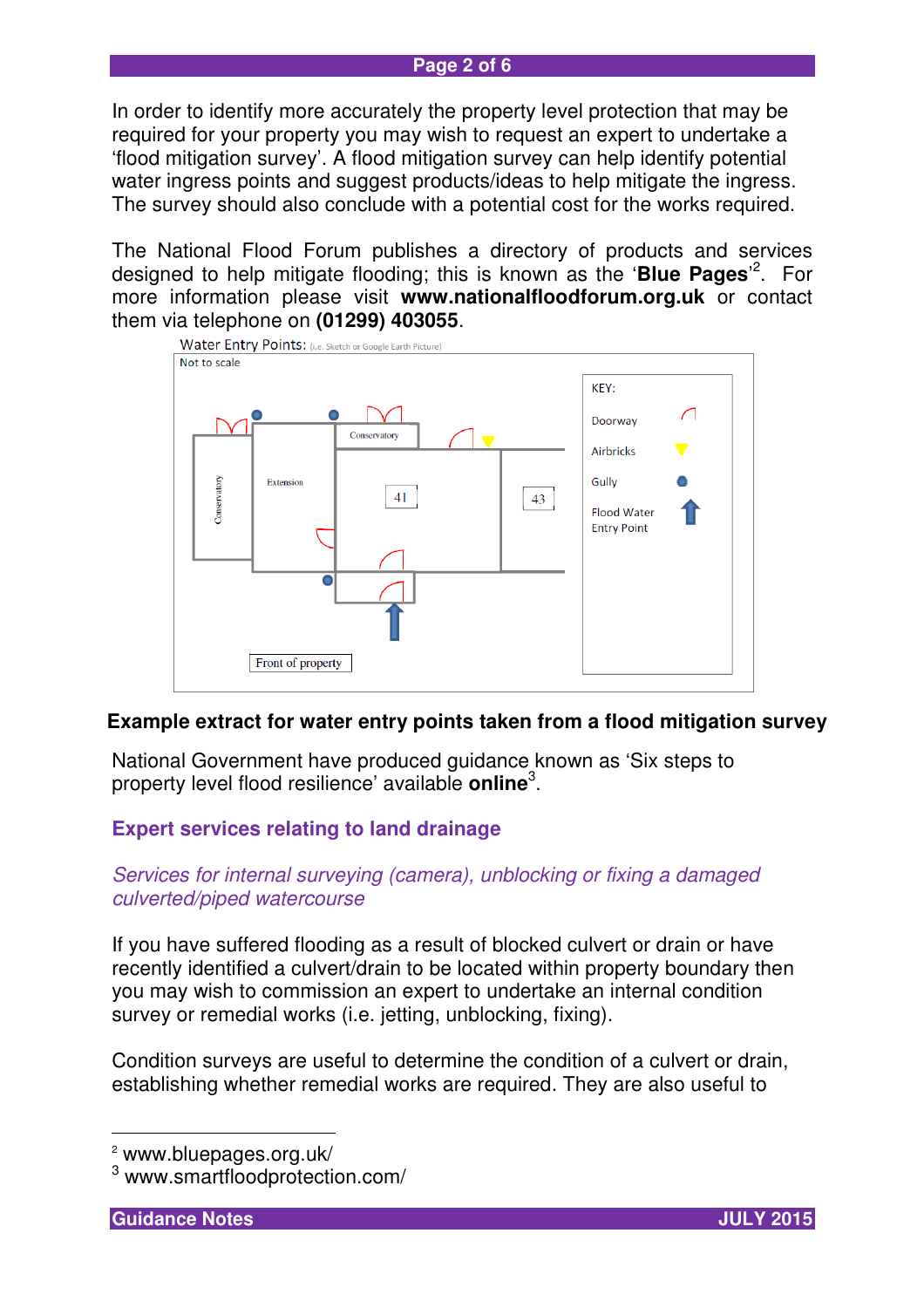#### **Page 3 of 6**

compile fully detailed reports, drawings, videos and DVDs. The surveys enable damage and blockages to be identified/located.



**Example video shot of an internal condition survey before and after jetting** 

## Services for designing amendments to or altering the direction of an ordinary **watercourse**

If you wish to make an amendment to the direction or size of an ordinary watercourse or wish to install an obstruction to flow you will require consent under the Land Drainage Act (1991). For more information please contact the FRM team or visit **www.derbyshire.gov.uk/flooding.** As part of your application for obtaining consent you may be required to obtain flow calculations (to show that the alterations will work hydraulically) or undertake a flood risk assessment to establish that the works do not exacerbate flood risk upstream or downstream of your proposals.

An expert can design a proposed new flow route/obstruction etc. and also create plans/drawings and produce all the documentation to fulfil the requirements of a land drainage consent application. If you're concerned that you are experiencing flooding from a watercourse and wish to make alterations then experts can also advise of what can and can't be done.

## **Expert services for ecology and environmental concerns**

If you wish to work within or close proximity to an ordinary watercourse you may require a protected species survey (bat, newt, white clawed crayfish, water voles, otters etc.) or a River Habitat/Corridor Survey (an assessment of the ecological value of the river corridor system).

The Derbyshire Wildlife Trust are a charitable organisation who can help you understand the potential impact of any works on protected and non-protected species and or their habitats in the area. You can also contact the FRM team who may be able to assist you further.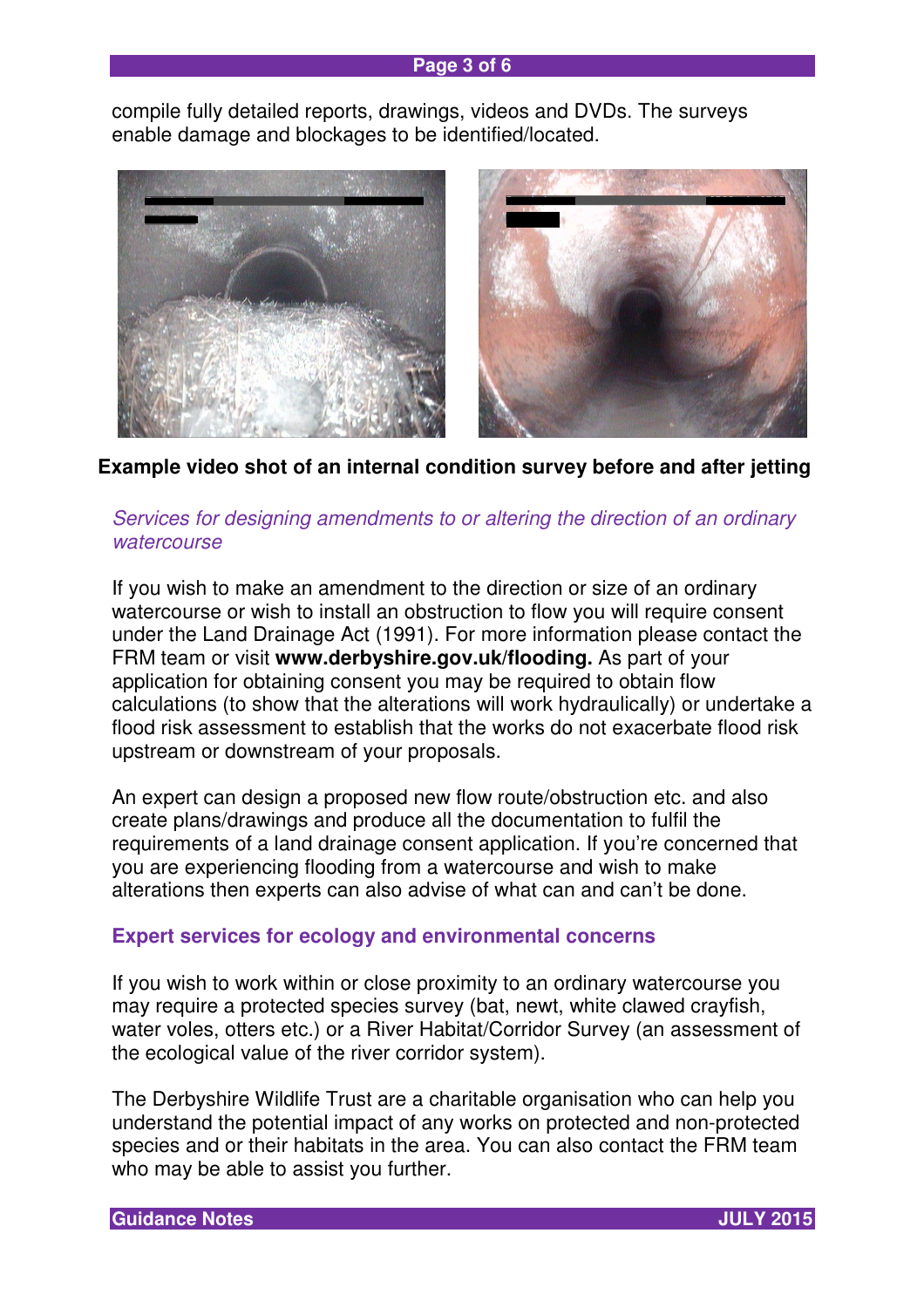# **Finding an expert**

Currently there is no formal assurance scheme for specialists carrying out property flood risk assessments and surveys for flood resilience/resistant products. However, the following organisations may be able to help you find qualified independent professionals experienced in assessing flood risk for individual properties:

- The Royal Institution of Chartered Surveyors (RICS)
- Chartered Institution of Civil Engineers
- Chartered Institution of Water and Environmental Management
- The Association of Building Engineers

The Property Care Association  $(PCA)^4$  is the trade association representing specialists who can be trusted to resolve problems affecting buildings. Members of the PCA can offer services for investigating and resolving problems affecting buildings including:

- Damp
- Condensation
- Timber decay or insect attack
- Dampness and water penetration in basements
- Floodwater recovery and flood protection
- Structural defects
- Invasive weed control

You may wish to locate a specialist contractor using the County Council's Trusted Trader scheme online using:

## www.derbyshire.gov.uk/community/trusted\_trader/

To find an expert consultant you may wish to contact the Environment Agency or search for a consultant online.

In all instances the National Flood Forum or the FRM team may be able to offer assistance in where to find an expert to help you.

## **Kitemarks for flood protection products**

A BSI Kitemark has been developed for some flood protection products which offers a level of confidence through the knowledge that these products have

**Guidance Notes JULY 2015** 

 $\overline{\phantom{a}}$ 

| Derbyshire Trusted Trader can help you find honest and reliable<br>traders who commit to doing a good job for a fair price.                                                          |                                                                    | RIST<br>31                                               |
|--------------------------------------------------------------------------------------------------------------------------------------------------------------------------------------|--------------------------------------------------------------------|----------------------------------------------------------|
| You'll find plumbers, builders, roofers, decorators, joiners,<br>electricians, gardeners, retailers and many more.<br>of being a Derbyshire Trusted Trader and learn how to sign up. | Businesses can use these pages to find out more about the benefits | <b>County Council</b><br>Improving life for local people |
| Type of business you're looking for                                                                                                                                                  |                                                                    | Search by A-Z<br><b>A-Z of TRADES</b>                    |
|                                                                                                                                                                                      |                                                                    |                                                          |
| Your full postcode                                                                                                                                                                   | <b>Distance</b><br>20 miles                                        | <b>A-Z of TRADERS</b>                                    |

# **Derbyshire's online trusted trader scheme**



<sup>4</sup> http://www.property-care.org/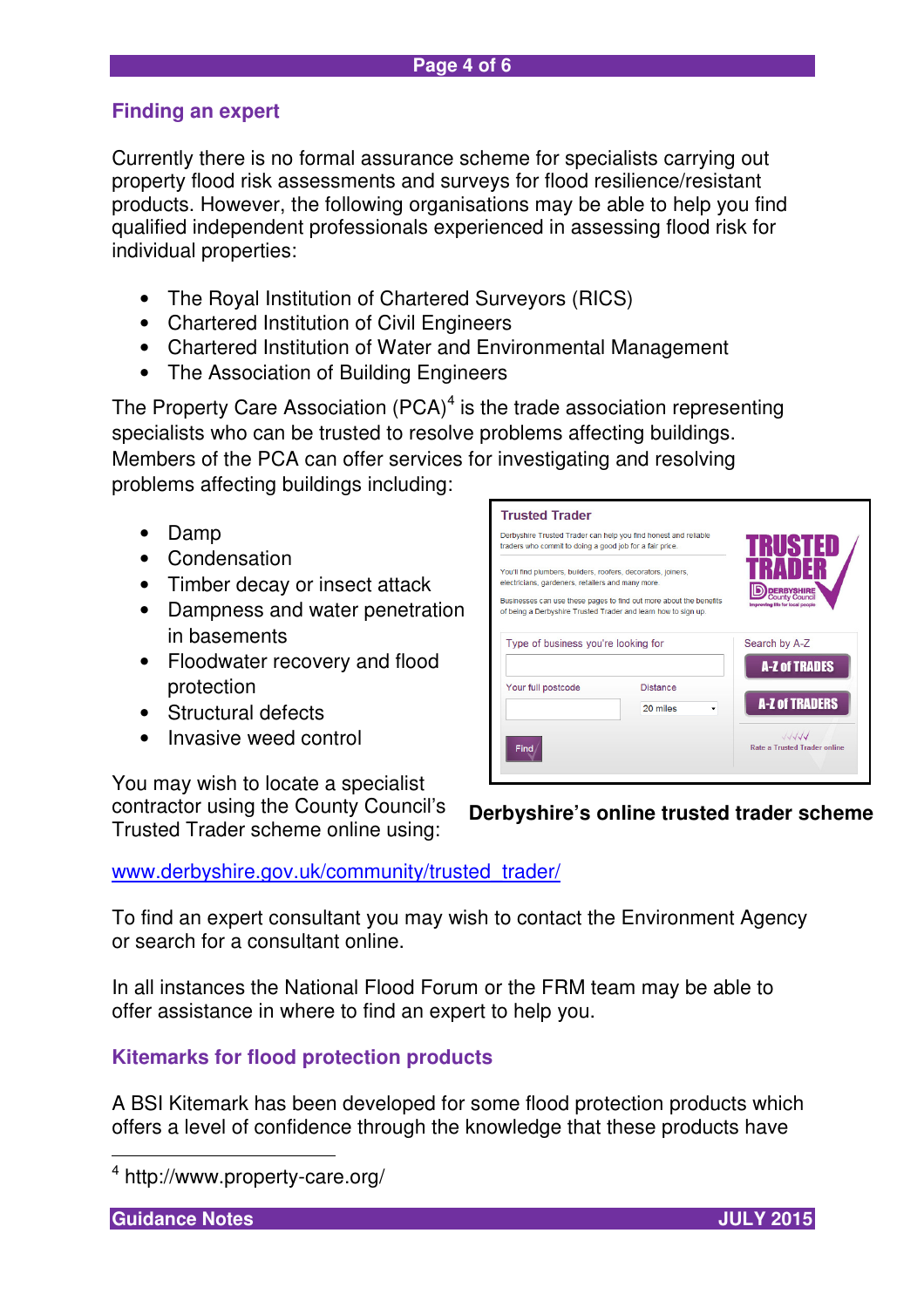undergone strict testing. A list of products that have passed the BSI Kitemark test can be found online at:

www.bsigroup.com/en-GB/Product-Directory/

The relevant Kitemark standard for flood protection is PAS 1188. Please search for 'PAS 1188' in the standard box and 'UK' in the Country box.

#### **The County Council using experts**

Consultants are sometimes utilised to supplement team investigations where the County Council do not have the technical capacity or resource available. The County Council have an agreed framework of consultants of who to use. A number of consultants have bided to be part of this agreed framework and are rigorously checked to ensure that they are suitable for providing a service to the County Council.

Most recently the FRM team have procured the services of a consultant to produce a number of technical reports required to support obtaining national funding for a number of flood mitigation projects in Derbyshire. The FRM team have also recently utilised a company to undertake property level flood mitigation surveys in support of local flood mitigation scheme. Please refer to the **Funding Guidance Notes**, **Pinxton Guidance Notes**, **Chesterfield Integrated Model Guidance Notes** and Part 2 of the Local Flood Risk Management Strategy for more information relating to Derbyshire's flood mitigation schemes.

#### **Frequently asked questions**

#### I need a survey but I am not sure if I can afford it?

In some instances a survey or service may appear costly, however to avoid an infringement of Land Drainage or Environment law you are strongly advised to investigate the matter further. For example: if any works that you chose to undertake impact on protected species you can face large fines or possibly receive a custodial sentence.

It may be worth you looking to procure services collectively with adjacent property owners or landowners. For example: if a number of properties on your street have been impacted by flooding, it may be worth you looking to procure a consultant collectively who's fees may be costly for individual site visits.